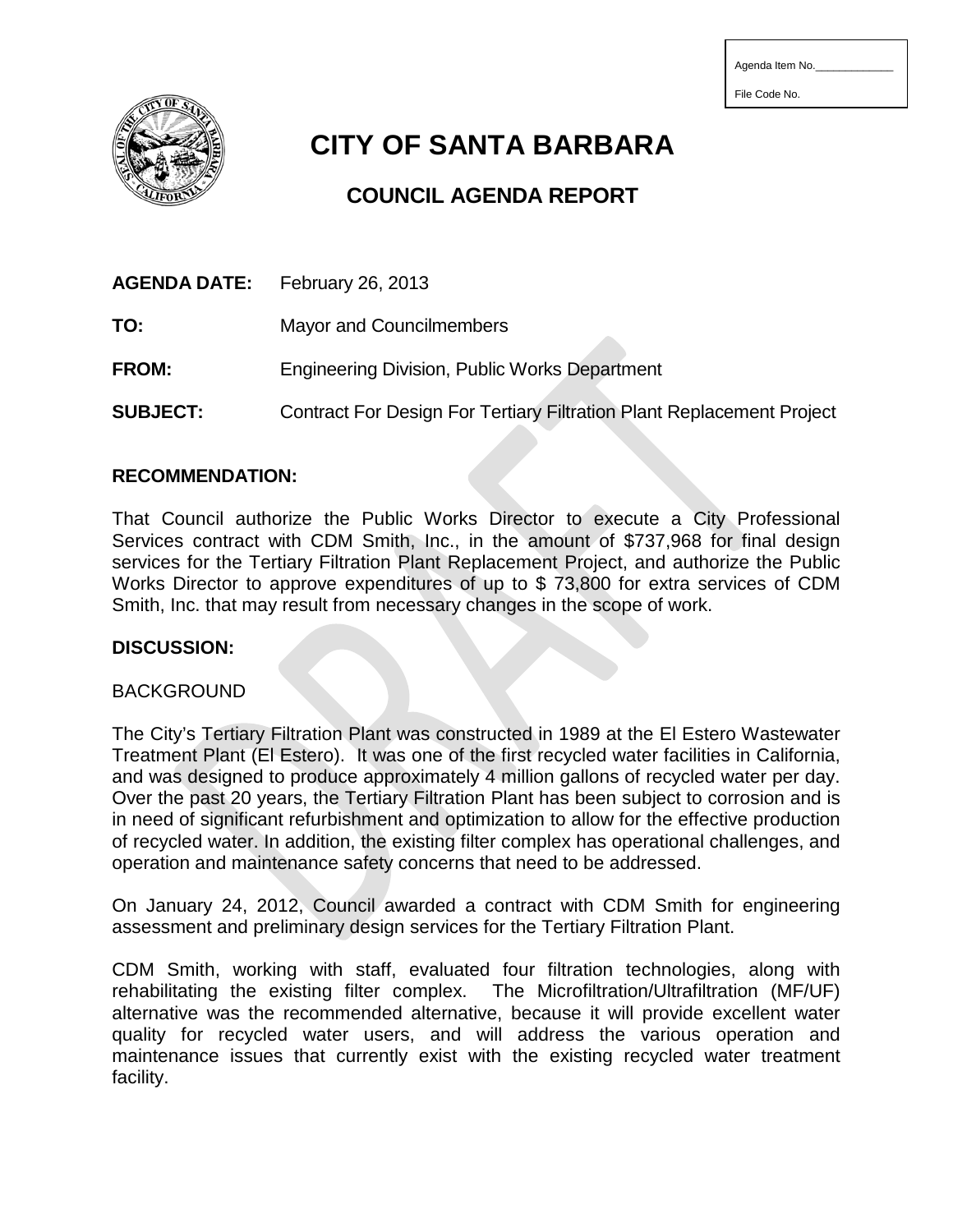Council Agenda Report Contract For Design For Tertiary Filtration Plant Replacement Project February 26, 2013 Page 2

#### PROJECT DESCRIPTION

Design services will include preparing plans and specifications to demolish the existing Tertiary Filter Plant and construct the new facility to accommodate a MF/UF system, including ancillary facilities for cleaning the membranes and associated chemical systems. The system will be designed to produce 3 million gallons of recycled water per day.

# DESIGN PHASE CONSULTANT ENGINEERING SERVICES

Staff recommends that Council authorize the Public Works Director to execute a contract with CDM Smith in the total amount of \$815,968 for final design services. CDM-Smith was selected through a competitive Request for Proposals process for the assessment and preliminary design process. CDM Smith is experienced in this type of work.

#### FUNDING

The following summarizes all estimated total Project costs:

| Assessment & Preliminary Design (by Contract)                                              | \$494,775   |
|--------------------------------------------------------------------------------------------|-------------|
| <b>Subtotal</b>                                                                            | \$494,775   |
| Final Design (by Contract)                                                                 | \$815,968   |
| <b>Other Design Costs</b><br>(City staff Project Management, Survey, Environmental Review) | \$89,351    |
| <b>Subtotal</b>                                                                            | \$905,319   |
| <b>Estimated Construction Contract w/Change Order Allowance</b>                            | \$5,857,330 |
| Estimated Construction Management/Design Support (by<br>Contract)                          | \$745,478   |
| <b>Estimated Construction Management (City Staff)</b>                                      | \$158,091   |
| <b>Subtotal</b>                                                                            | \$6,670,899 |
| <b>TOTAL PROJECT COST</b>                                                                  | \$8,070,993 |

# **ESTIMATED TOTAL PROJECT COST**

This project was anticipated, and there are adequate appropriated funds in the Water Capital Fund for final design services.